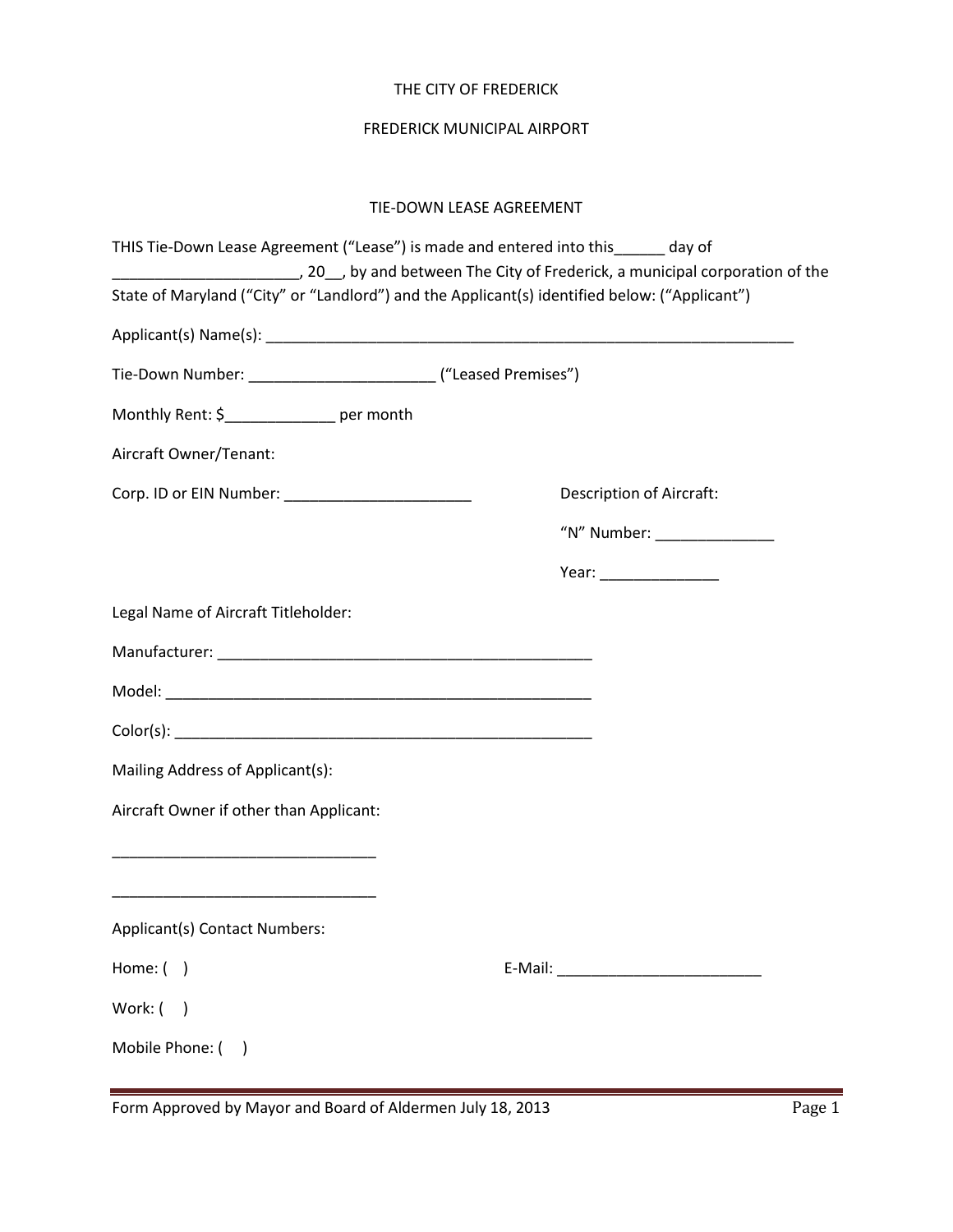#### TERMS AND CONDITIONS OF LEASE:

### 1. Rent Payments.

The Lease fee is \$\_\_\_\_\_\_\_\_\_\_\_\_\_\_\_\_\_\_\_\_ per month ("Rent"). All Rent payments and deposits are to be made payable to the City of Frederick, 101 North Court Street, Frederick, Maryland 21701. The Applicant agrees to pay all applicable Rent on time in advance by the first (1st) day of each month ("Due Date"), including all other required fees including late fees, interest and penalties without previous notice or demand therefore, and without deduction, set-off or abatement. Applicant covenants and agrees to pay, as additional Rent, a late fee equal to ten percent (10%) of any Rent due or other payments due under this Lease, if said payments are not paid within fifteen (15) calendar days of their due date. City has the right to periodically increase Rent after providing the Applicant a thirty (30) calendar days advance written notice. A fee for returned or dishonored checks in the amount of \$25 will be assessed as additional Rent for any payment tendered by check and not honored by the issuing financial institution.

### 2. Limitations.

This Lease may not be assigned, transferred or subletted without the prior written consent of the City. Only the aircraft owned by the Applicant and described above shall occupy the Leased Premises. If, for whatever reason, the aircraft listed above is no longer based at the Frederick Municipal Airport ("Airport"), the Applicant shall vacate the space, or purchase another aircraft to occupy the Leased Premises within sixty (60) calendar days. Applicant shall then notify the Airport Manager of the new information. Periodic inspections will be conducted to ensure that the Leased Premises is only occupied by the assigned aircraft(s) listed above. The Leased Premise is to be used solely for the storage and parking of the assigned aircraft of the applicant and for no other purpose.

### 3. Information Change.

The Applicant shall notify the Airport Manager in writing within fifteen (15) calendar days of any change to any of the information provided pursuant to this Lease.

### 4. Release of Liability.

The Applicant understands and agrees that the City assumes no liability for damage or loss to personal property or to the persons while the aircraft is parked or operating at the Airport. In addition, the Applicant further covenants and agrees that it will not hold the City or any of its agents, elected officials, employees, or Airport Commission members responsible for any loss occasioned by fire, theft, rain, windstorms, hail, any act of god or terrorism whether said cause be the direct, indirect, or merely a contributing factor in producing the loss to any airplane, automobile, personal property, parts or supplies that may be located or stored in the leased premises, or any other location at the Airport. The Applicant agrees that the aircraft and its contents are to be stored, at the Applicant's risk, whether on the field or in the assigned leased premises.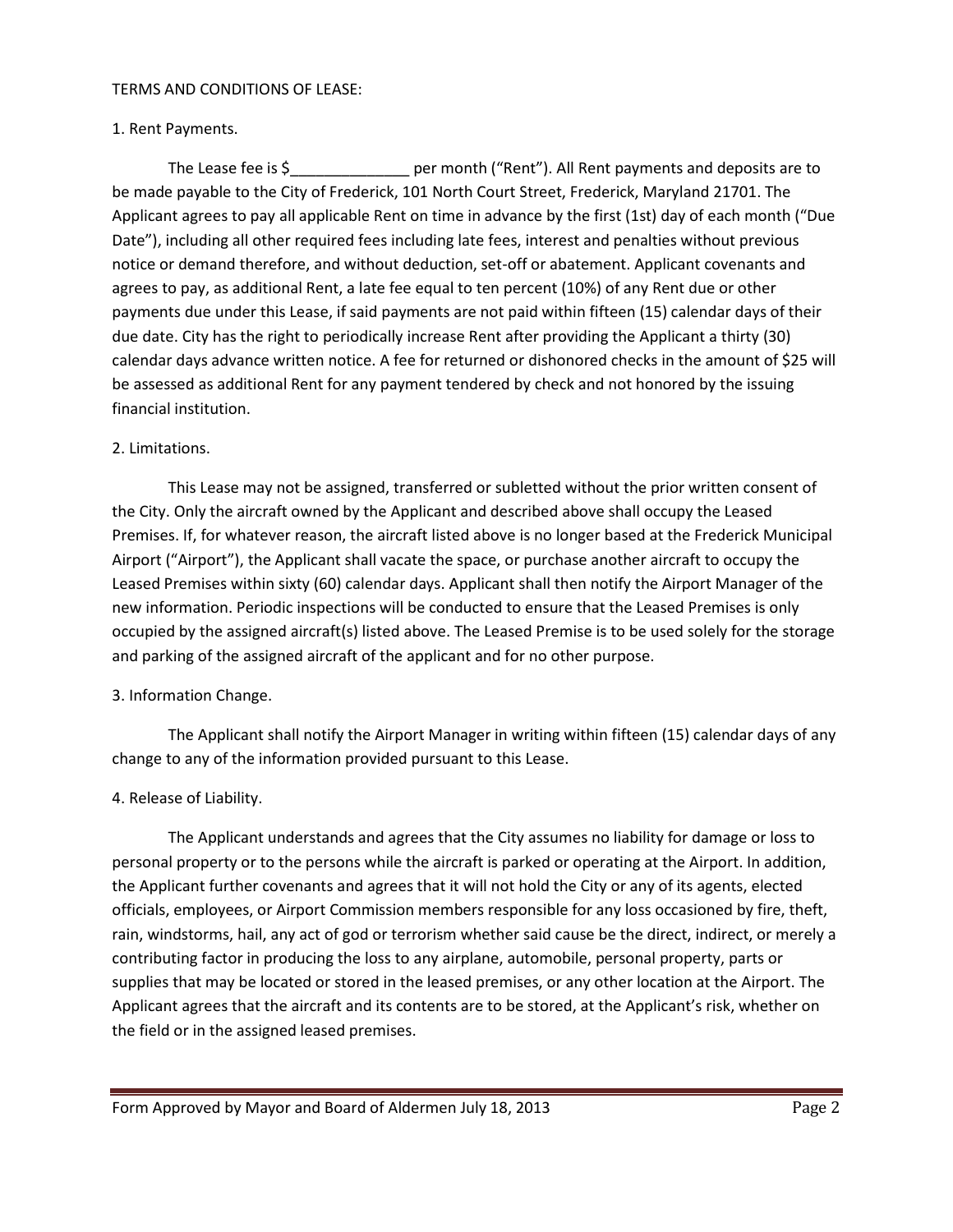### 5. Compliance with the Law.

The Applicant shall comply with all applicable laws, ordinances, rules and regulations.

# 6. Permitted Uses.

a. The Leased Premises shall be used for the storage/parking of the Aircraft. Applicant shall abide by the Frederick Municipal Airport Rules and Minimum Standards, as amended from time to time. The applicant acknowledges the receipt of the Frederick Municipal Airport Rules and Minimum Standards document.

b. The Applicant agrees not to deposit discharge, or release waste, fuel, oil or other petroleum products at the Airport or on the Leased Premises and agrees not to use the Leased Premises for any unlawful purpose, or for any purpose that may constitute a nuisance.

# 7. Term.

The term of this Lease is for a period of one (1) year commencing on At the end of the initial Lease term, this Lease will automatically renew on a continuous month-tomonth basis. All terms and conditions of this Lease will remain in full force and effect during any monthly renewal period. The City may periodically update the terms of this Lease and will require the Applicant to enter into an updated Lease at the end of any term (either the initial Lease term or a monthly renewal period) during which the Lease has been updated.

## 8. Termination.

Prior to the expiration of the initial Lease term, the City may terminate this Lease without any default of the Applicant if the City determines in its sole discretion that termination of the Lease is necessary for any Airport purpose. The City shall give the Applicant a thirty (30) calendar day written notice of its intent to terminate this Lease for this purpose. After the expiration of the initial Lease term, either party may terminate this Lease for any reason by sending a written notice of its intent at least thirty (30) calendar days prior to the date the Lease is to be terminated

# 9. Security Deposit.

A security deposit equal to one month's Rent must be paid upon execution of this Lease. Termination by Applicant without the required thirty (30) calendar day notice will result in forfeiture of the Applicant's security deposit. Termination of this Lease by default of the Applicant will result in forfeiture of the Applicant's security deposit.

# 10. Conditions.

a. All aircraft assigned to the Leased Premises must be identified in this Lease. The Applicant is responsible for requesting permission from the City in writing prior to storing any additional objects or materials on the Leased Premises, and the City reserves the right to refuse any such requests.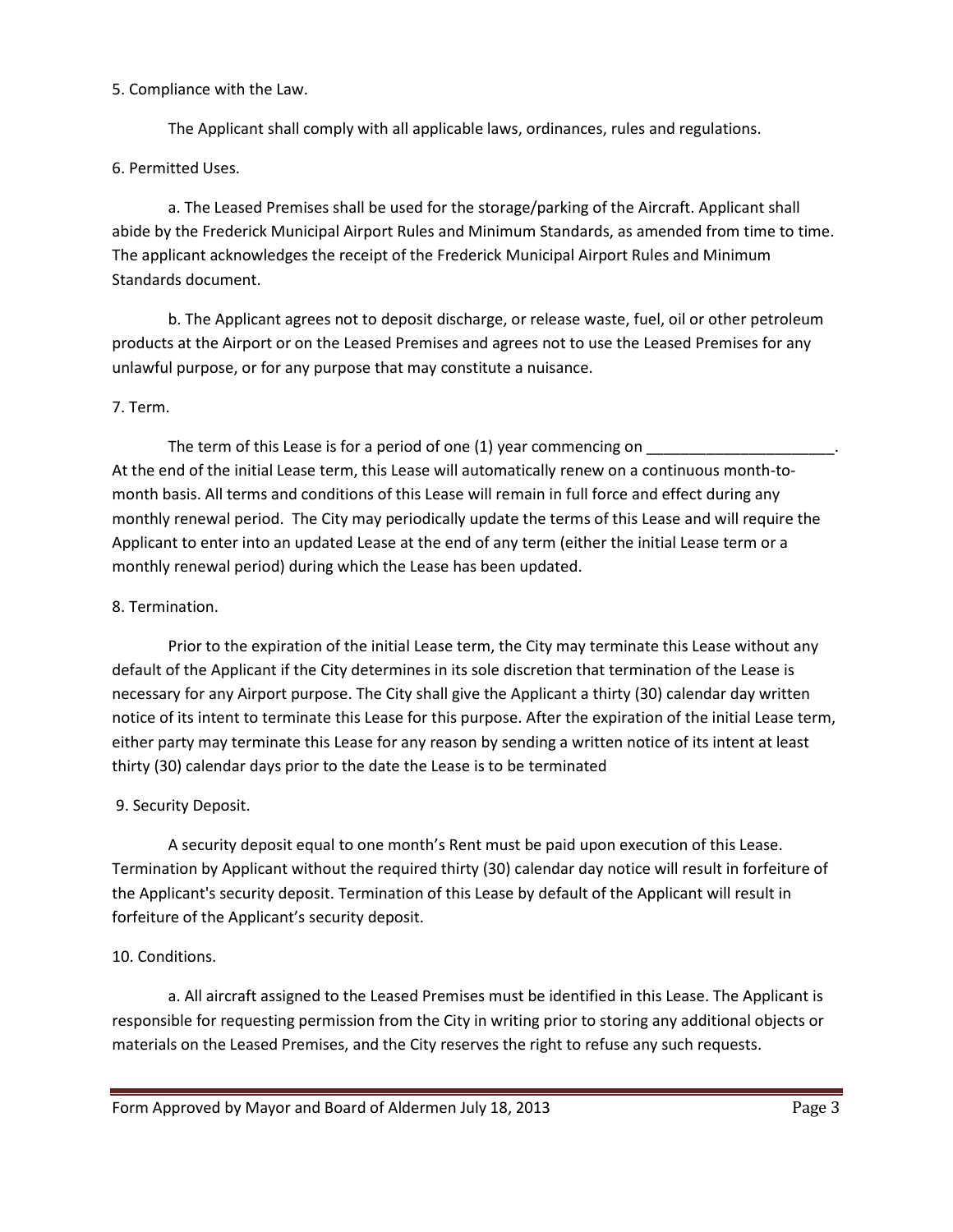b. All aircraft assigned to the Leased Premises must be maintained with minimal standards at all times during the pendency of this Lease. An aircraft displaying with any of the following conditions do not meet the minimum standards:

1) Flat Tires.

2) Windows with cracks more than two inches in length.

3) Fluid leaks resulting in fluid accumulation or pavement stains in excess of 12 inches in diameter.

4) Collapsed landing gear hydraulic struts.

5) Damaged flight control surfaces rendering the aircraft not airworthy.

6) Evidence of nesting birds or rodents.

Failure on the part of the Applicant to maintain the aircraft within the minimal standards listed above is deemed to be a default of this Lease on the part of the Applicant.

c. The Leased Premises is to be maintained by Applicant in a good state of repair with exception of normal wear and tear.

d. Applicant will be responsible for the clean-up, disposal, and any costs associated for any hazardous or other material spills from Applicant's aircraft, vehicles, or personal property.

e. Applicant is responsible to secure his / her aircraft and to provide and maintain aircraft tie down devices that are capable of securing the aircraft. Where tie-downs are unavailable, the applicant will ensure that the aircraft will be chocked.

f. Applicant may not make alterations, additions, or improvements to or about the Leased Premises without the written consent of the City.

g. This Lease is strictly a rental agreement and creates no other rights inuring to the benefit of the Applicant in the Leased Premises or the Airport apart from those specifically set forth in this Lease.

h. City reserves the right to require the Applicant to temporarily relocate his/her aircraft to an equal tie-down location for Airport safety, security, operational or maintenance purposes for an initial period of up to thirty (30) calendar days. In a non-emergency situation, if, after notice by City, Applicant is not available to move the aircraft, City may move the aircraft, using its best efforts to prevent damage. If the aircraft needs to be relocated for more than sixty (60) calendar days, it will be assigned a new tie-down space. The Applicant will be notified of the location of the new tie-down space in writing, and that letter will be considered an amendment to this Lease.

i. City reserves the right to inspect the Leased Premises without notice to Applicant.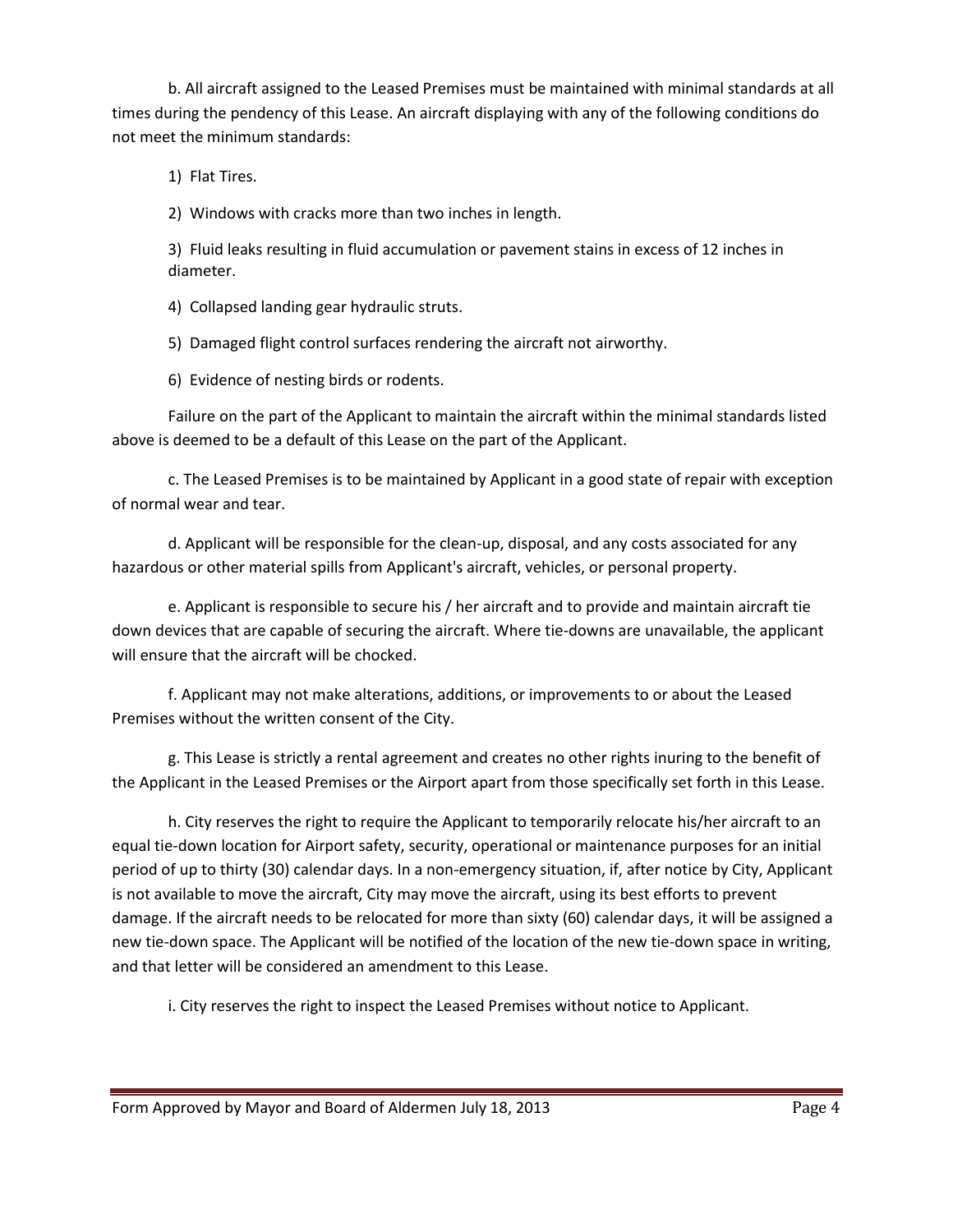j. Maintenance.

1. The Applicant shall be responsible for snow, ice and debris removal on the Leased Premises.

2. For Applicants of paved Leased Premises, Applicant shall be responsible for any paving repairs and costs necessitated by the negligence or willful misconduct of the Applicant, its agents, employees, or guests. Such repairs shall be made under the direction of the Airport Manager.

3. General maintenance and repair of paved areas, including routine repaving, and filling of holes not caused by negligence or willful misconduct of the Applicant, its agents, employees, or guests, will be the responsibility of City.

k. Prior to final approval of this Lease, the Applicant shall provide to the City a copy of the Applicant's valid, government issued identification, and the requisite proof of aircraft ownership, insurance coverage and binder/terms for permanent record by the City.

l. Applicant acknowledges that the City from time to time may rely on certain funding provided by the State of Maryland and the Federal Government to include the Federal Aviation Administration. The Applicant agrees to comply with any and all requirements identified in any Grant Assurances provided to the City.

# 11. Default.

a. It is agreed that if Applicant shall fail to pay the Rent, or any installments thereof as aforesaid, on the Due Date, and/or any additional Rent as is herein provided, although no demand shall have been made for the same and said failure continues for thirty (30) calendar days, the Applicant shall be in default of this Lease.

b. In addition, if Applicant shall violate or fail or neglect to keep and perform any of the covenants, terms, conditions and agreements herein contained; or if the Leased Premise is vacated for a period of sixty (60) days or more, the Applicant shall be in default of this Lease. The Airport Manager shall send a notice to the Applicant of the default. The Applicant is responsible to cure the default within thirty (30) days after receipt of the default notice.

c. If the Applicant is in default of this Lease for failure to pay rent or failure to cure any other form of default within thirty (30) after having received a notice of default from the Airport Manager, then at the option of the City, Applicant's use of the leased premises shall thereupon cease and this Lease shall be terminated, and the City shall be entitled to utilize any and all of the provisions contained in paragraph 12 Landlord's Rights.

d. Failure or delay of the City to enforce any provisions of this Lease shall not be deemed a waiver of any default of this Lease, nor shall the City be estopped from enforcing any provisions or requirements at any later time.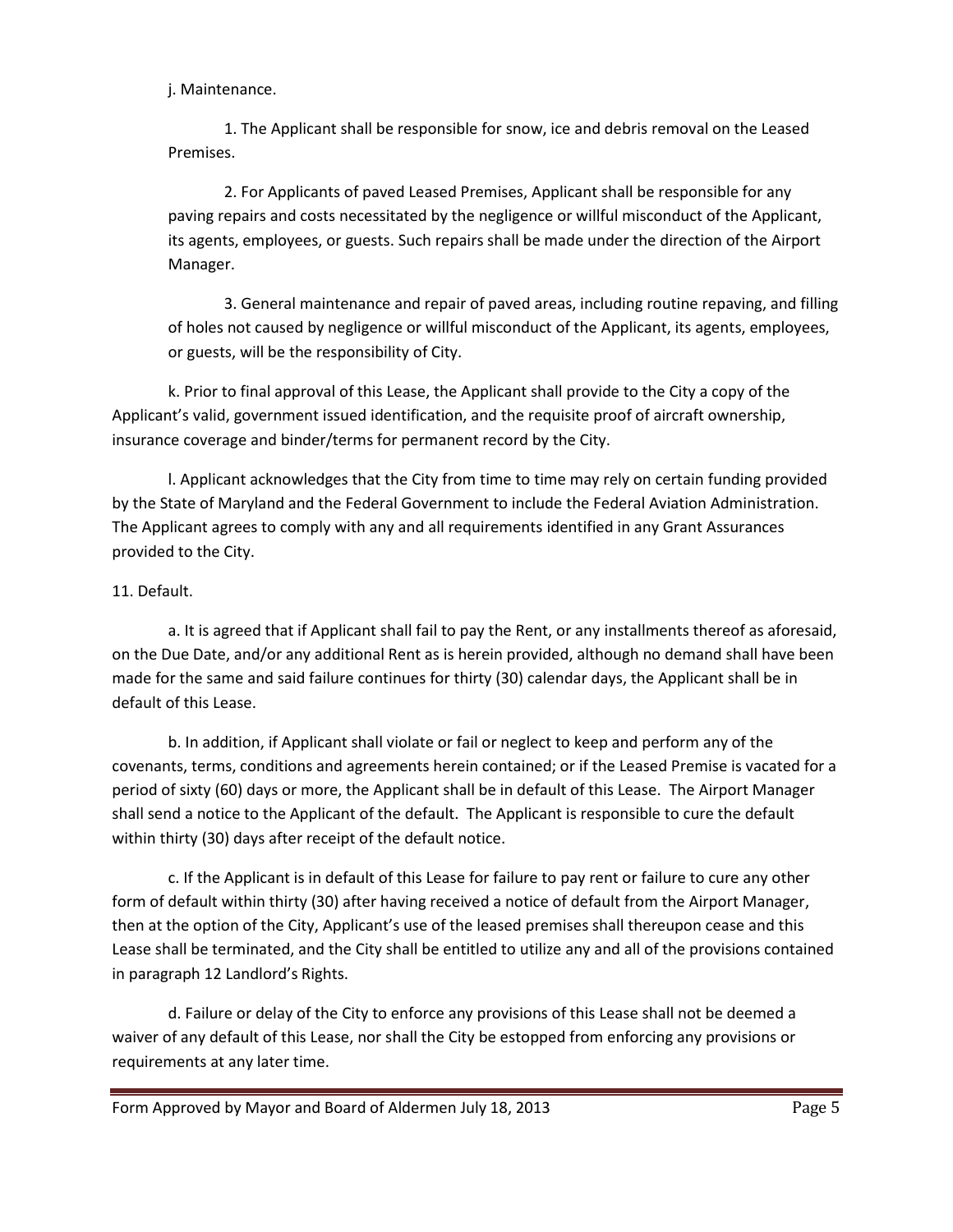### 12. Landlord Rights.

Upon default by the Applicant, in addition to the remedy of terminating this Lease, the City may exercise any rights to self-help without limitations. This includes the right to remove the aircraft from the Leased Premises and relocate it to another area of the City's airport property or remove the aircraft from the Airport. The Applicant agrees and shall be responsible for all expenses, costs, fees and charges incurred by the City in the exercise of its rights. The Applicant hereby waives any claim for damages to the aircraft or the Applicant's personal property against the City or its agents that may occur during any relocation or removal of the aircraft.

## 13. Insurance.

Applicant shall maintain continuous liability insurance coverage on the Aircraft that is subject to this Lease. Aircraft insurance coverage shall be not less than the requirements of Transportation Article § 5-1002 of the Maryland Annotated Code, as amended from time to time. At or prior to the effective date of this Lease, the Applicant shall provide the City with a certificate showing proof of required insurance. Applicant will be required to certify the required insurance coverage by filling out and signing a Maryland Department of Transportation Insurance Record (MAA-210) Form and providing a copy to the Airport Manager. Applicant shall notify City of any change in the insurance coverage and will do so within fifteen (15) calendar days after effective date of the change.

### 14. Notice.

All notices and requests required or authorized under this Lease shall be in writing. Notices shall be sent by regular mail postage prepaid, to the address for the Applicant or party as stated in the beginning of this Lease or as updated pursuant to paragraph 3 of this Lease, or hand delivered to the noticed party. All notices shall be deemed to be received on the date of hand delivery or three days following the date of mailing.

# 15. Waiver.

Either party's failure to enforce any provision of this Lease against the other party shall not be construed as a waiver thereof so as to excuse the other party from future performance of that provision or any other provision of this lease.

# 16. Severability.

In the event any portion of this Lease is found to be unconstitutional, illegal, null or void, by a court of competent jurisdiction, it is the intent of the parties to sever only the invalid portion or provision, and that the remainder of the Lease shall be enforceable and valid, unless deletion of the invalid portion would defeat the clear purpose of the Lease or unless deletion of the invalid portion would produce a result inconsistent with the purpose and intent of the parties in entering into the Lease.